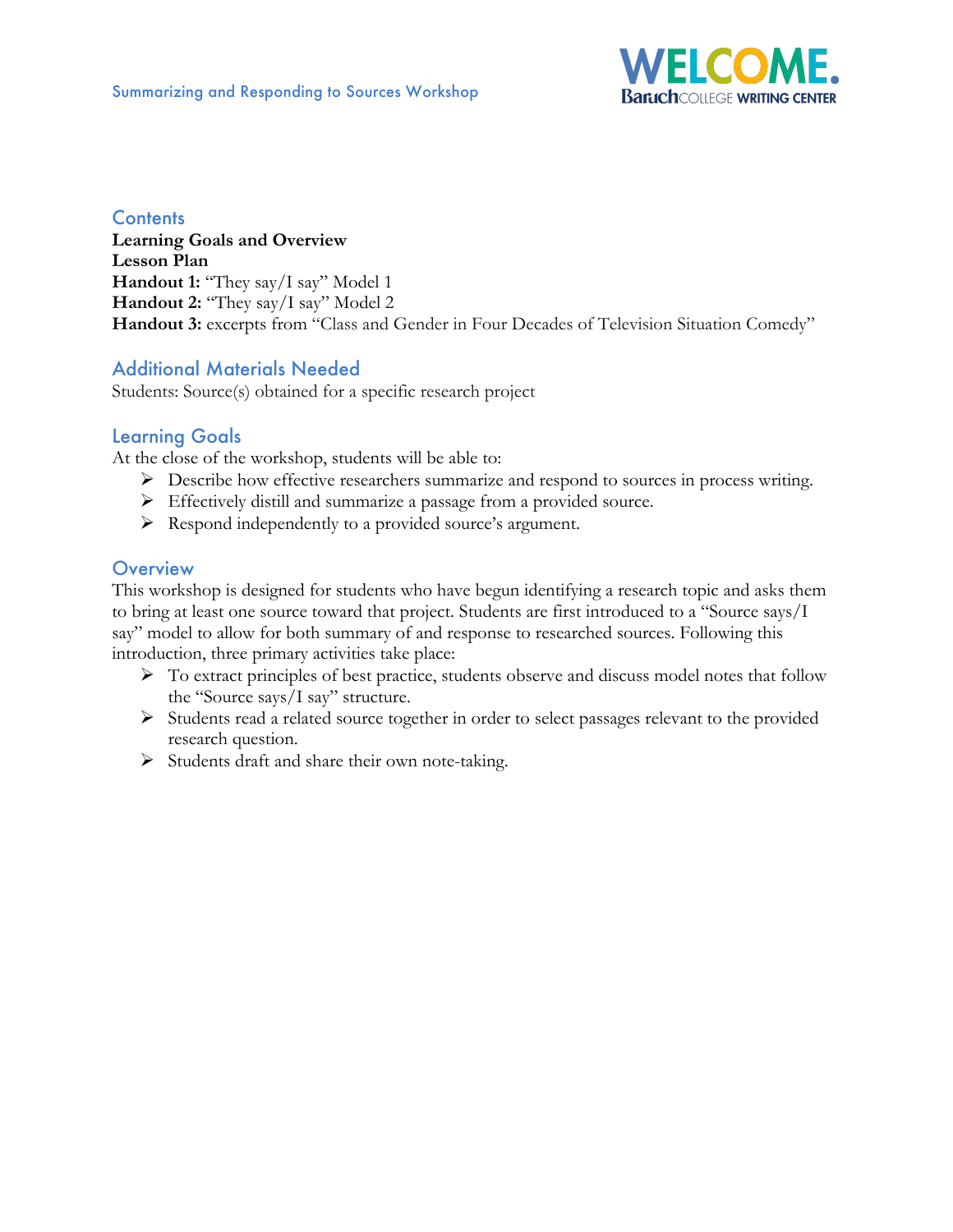

# Lesson Plan

#### **Introduction**

Begin by asking students why researchers (or writers of all kinds) summarize the sources they cite. Frame the workshop as an opportunity to learn strategies for summarizing effectively *in order to* respond, or say something of your own.

#### **Part One: Exploring "They Say/I Say" Models**

#### 1. **Introduce the core template of the workshop: "They Say…I Say."**

- Ø Write the template on the whiteboard, introducing the "They" as a source, and the "I" as the student writer.
- Ø Explain that a *two-part note-taking process* that begins with *summary* and ends with *response* will ensure that from the very start, a writer is developing ideas of her own.

# 2. **Distribute Handout 1, "'They say/I say' Model 1."**

- Ø Introduce the chart as a writer's notes about her first source: an episode of *The King of Queens* she wants to analyze in a research paper.
- $\triangleright$  Guide students through the structure of the chart, prompting them to observe the essential distinction between summarizing and responding.

#### 3. **Distribute Handout 2, "'They say/I say' Model 2."**

- Ø Introduce the chart as the same writer's notes after a bit more research.
- Ø Overview the two sources from Handout 2—*So our model writer now has a scholarly source about women and situation comedy (Mellencamp) and an industry source about The King of Queens (from the Hollywood Reporter)—*before framing the next activity:
- Ø *Now we're going to read both pages of model notes a little more carefully, in order to identify strategies for effective summary and response.*

#### 4. **As the group reads the models, facilitate discussion and extraction of strategies, recording takeaways on the whiteboard.** Consider prompts such as *Can we identify how the writer decided between a true summary and a direct quote in the "They say…" column? How does the writer connect her ideas or draft to a source? Exactly how is the writer responding to the source—with agreement, disagreement, confusion? What do you notice about the verbs in her notes?*

Elicit principles for **summary** such as:

- Ø **From Handout 1:** Take the time to summarize the entire narrative or argument of a source, but do so as briefly as possible in order to practice keeping summary contained
- Ø **From Handout 1:** Distill telling details or short quotes from a primary source/exhibit to facilitate analysis later ("112 hours of TV," "had powdered sugar")
- Ø **From Handout 2:** Extract a direct quote when a scholarly source's language captures your attention or piques your interest ("contain women")
- Ø **From Handout 2:** Embed quotes in descriptive summary to facilitate drafting later ("Still, she argues 'shifts…,'" "She theorizes humor…")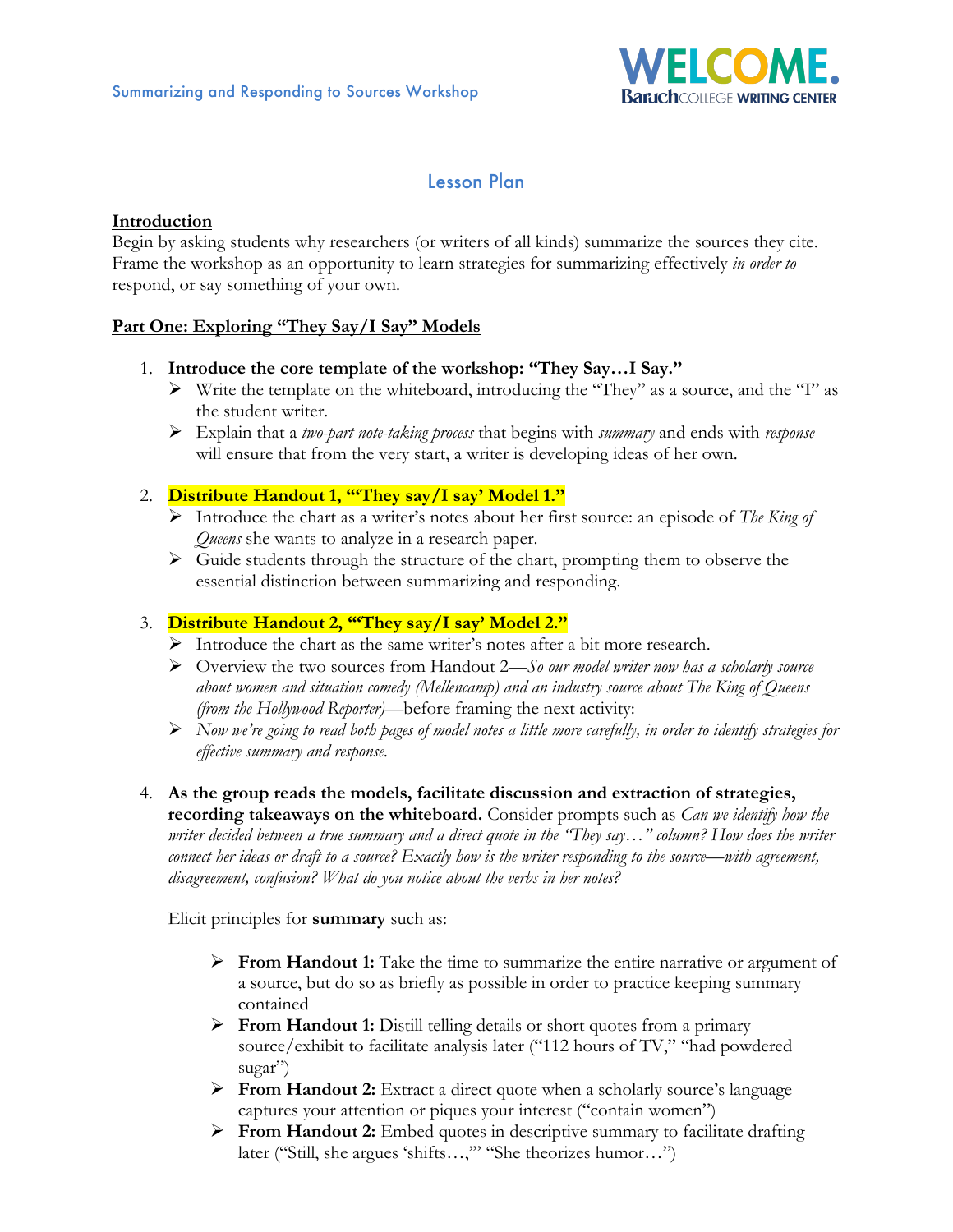

- Ø **From Handout 2:** Strive for precise verbs ("claim," "analyze," "concede," "theorize") over ones like "say," "think," or "believe"
- Ø **From Handout 2:** Make lists when extracting background facts ("Co-creators…")

Elicit principles for **response** such as:

- Ø **From Handout 1:** Ask follow-up questions of yourself ("What's going on here?")
- Ø **From Handout 1:** Test counter-arguments ("So maybe…But I still")
- Ø **From Handout 2:** Draw relationships between a source's exhibits/examples/primary texts and your own ("These TV shows are a lot older than mine…")
- Ø **From Handout 2:** Use precise verbs to facilitate later drafting ("Mellencamp also distinguishes," "This explicates")
- Ø **From Handout 2:** Focus on how a source might serve the needs of your thesis or readers ("readers will need to know…")

#### **Part Two: Practicing Summary and Response**

- 1. **Distribute Handout 3, excerpts from "Class and Gender in Four Decades of Television Situation Comedy."** Inform students that after the passage is read aloud, they will complete one line of "They say....I say...."
- 2. **Read the passage aloud and provide time for independent writing.**
- 3. **Ask students to share out their summaries and responses**; thereby ensure understanding of best practices.
- 4. **For the remainder of the workshop, make yourself available for one-to-one assistance as students continue summarizing and responding.** If they have their own sources, all the better; if they don't, encourage them to continue working with Handout 3.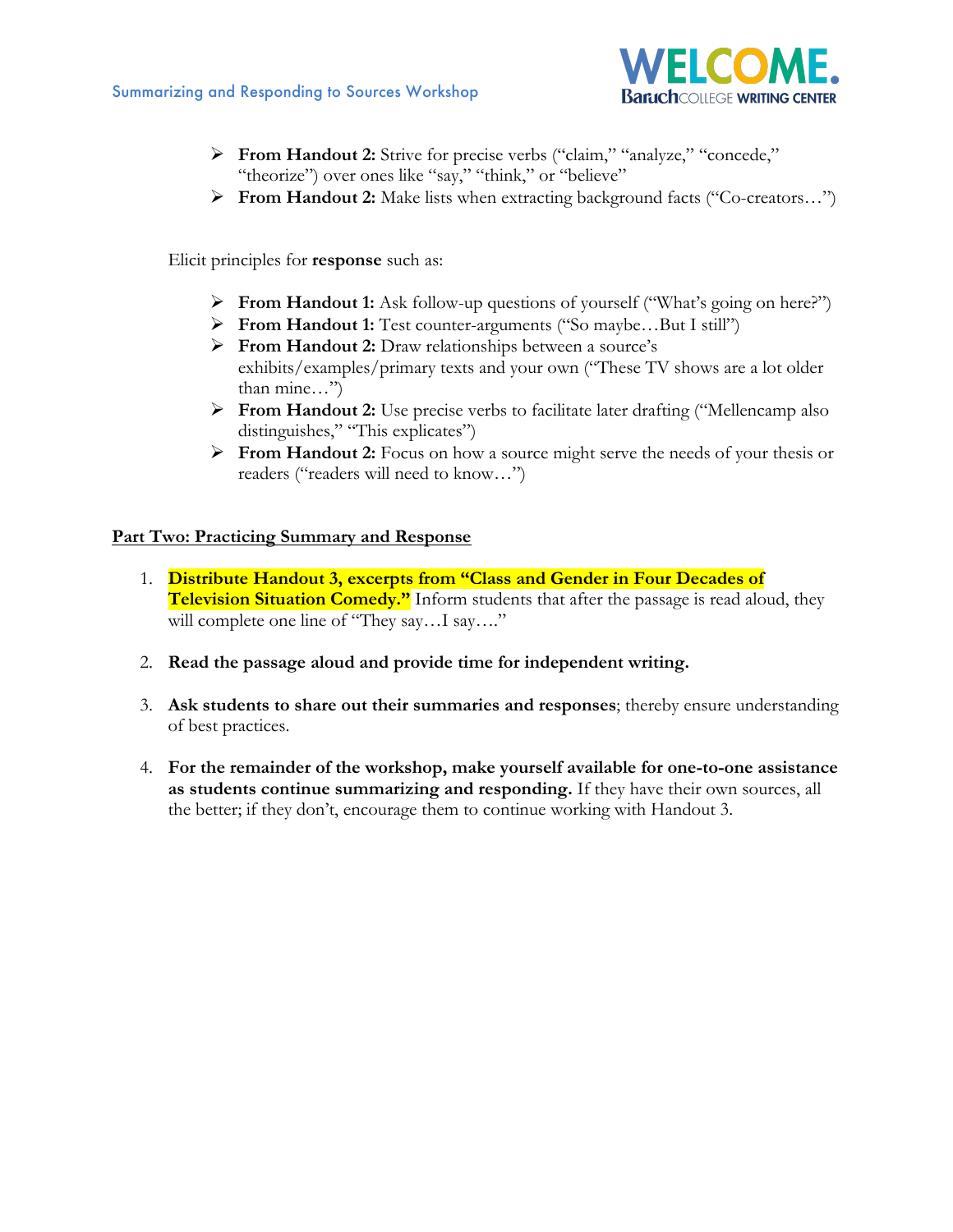

# "They say/I say" Model 1

|                                                                                                                          | They say<br>(Summary)                                                                                                                                                                                                                                                                                                                 | I say<br>(Response)                                                                                                                                                                                 |
|--------------------------------------------------------------------------------------------------------------------------|---------------------------------------------------------------------------------------------------------------------------------------------------------------------------------------------------------------------------------------------------------------------------------------------------------------------------------------|-----------------------------------------------------------------------------------------------------------------------------------------------------------------------------------------------------|
| "Bun Dummy." By Chris<br>Downey and Tony<br>Sheehan. Dir. Rob<br>Schiller. The King of<br>Queens. CBS. 29 April<br>2002. | In this episode of The King of Queens, the wife (Carrie)<br>wears her hair in a bun. She repeatedly tells her<br>husband Doug how much she likes her new<br>hairstyle. Doug, however, hates it.<br>At the end of the episode, Carrie agrees the bun<br>wasn't a good look for her and changes her hair back<br>to its original style. | This just seems really weird to me. Carrie is sassy,<br>and makes fun of Doug all the time. But why does<br>she change her mind? Is she just trying to please her<br>husband? What's going on here? |
|                                                                                                                          | Carrie makes a number of jokes in this episode<br>about Doug's laziness. She says she must not have<br>seen a movie he's talking about because she doesn't<br>watch "112 hours of TV a week."                                                                                                                                         | Carrie's sarcastic and maybe even smarter than<br>Doug here. So maybe it's an example of Carrie being<br>in charge. But I still don't think Carrie's ultimately in<br>charge                        |
|                                                                                                                          | Doug mocks Carrie's hair, and says he'd like her bun<br>better if it "had powdered sugar on it."                                                                                                                                                                                                                                      | This scene really emphasizes Doug as a typical lazy<br>husband: fat, focused on TV and donuts.                                                                                                      |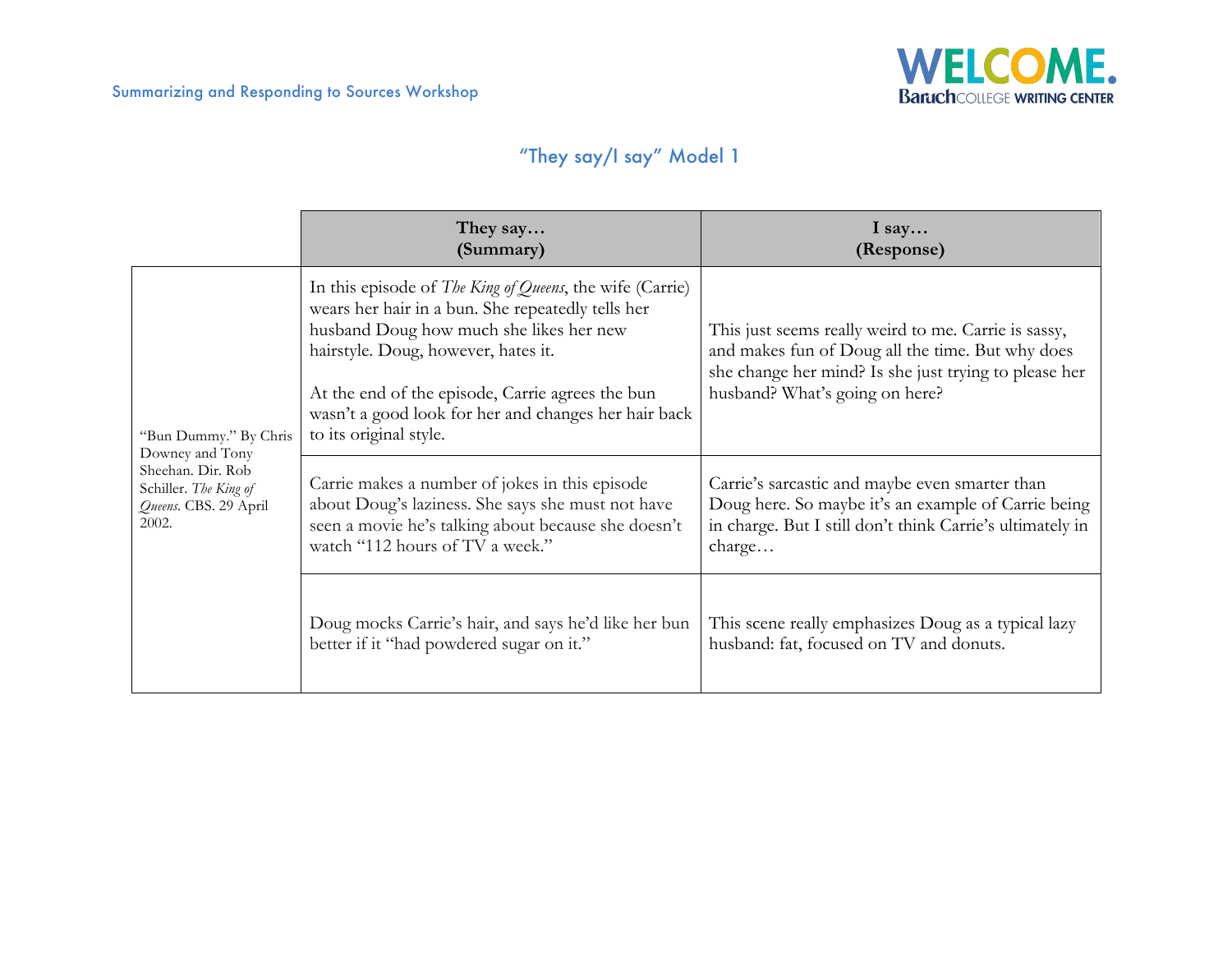

# "They say/I say" Model 2

|                                                                                                                                                                                                                                                                   | They say<br>(Summary)                                                                                                                                                                                                                                                                                                                     | I say<br>(Response)                                                                                                                                                                                                        |
|-------------------------------------------------------------------------------------------------------------------------------------------------------------------------------------------------------------------------------------------------------------------|-------------------------------------------------------------------------------------------------------------------------------------------------------------------------------------------------------------------------------------------------------------------------------------------------------------------------------------------|----------------------------------------------------------------------------------------------------------------------------------------------------------------------------------------------------------------------------|
| Mellencamp, Patricia.<br>"Situation Comedy,<br>Feminism, and Freud:<br>Discourses of Gracie<br>and Lucy." Feminist<br>Television Criticism: A<br>Reader, Ed. Charlotte<br>Brunsdon, Julie D'Acci,<br>and Lynn Spigel. New<br>York: Oxford UP, 1997.<br>$60 - 73.$ | Mellencamp claims the entire sitcom genre has<br>always had an objective to "contain women."                                                                                                                                                                                                                                              | Nicely put—might want to borrow these exact<br>words.                                                                                                                                                                      |
|                                                                                                                                                                                                                                                                   | She analyzes The George Burns and Gracie Allen Show<br>and I Love Lucy, and concedes the women sometimes<br>win. Still, she argues "shifts between narrative and<br>comic spectacle" downplay "repressive conditions of<br>the 1950s."                                                                                                    | These TV shows are a lot older than mine and so<br>show some history. Mellencamp also distinguishes<br>between laughing at the wives' comedy and<br>acknowledging the reality of their marriages.                          |
|                                                                                                                                                                                                                                                                   | She theorizes that humor in these shows replaces<br>"anger, if not rage, with pleasure."                                                                                                                                                                                                                                                  | This explicates one important function of humor in<br>situation comedies.                                                                                                                                                  |
| "With Blue Collar<br>Charm, 'The King of<br>Queens' Works."<br>Hollywood Reporter 25<br>Aug. 2003: 8.                                                                                                                                                             | • Co-creators were Michael Weithorn and David<br>Litt<br>• They had difficulty selling the show to TV execs<br>who once thought if Doug's job was working-<br>class, "people [would] find him a loser."<br>• Weithorn's reply: "for a couple to have their own<br>house, for him to have a union job, he's living the<br>American dream." | Important background; to be convinced of my<br>thesis, my readers will need to know the terms on<br>which the show was conceived and how the creators<br>view Doug, Carrie, their relationship, and their class<br>status. |